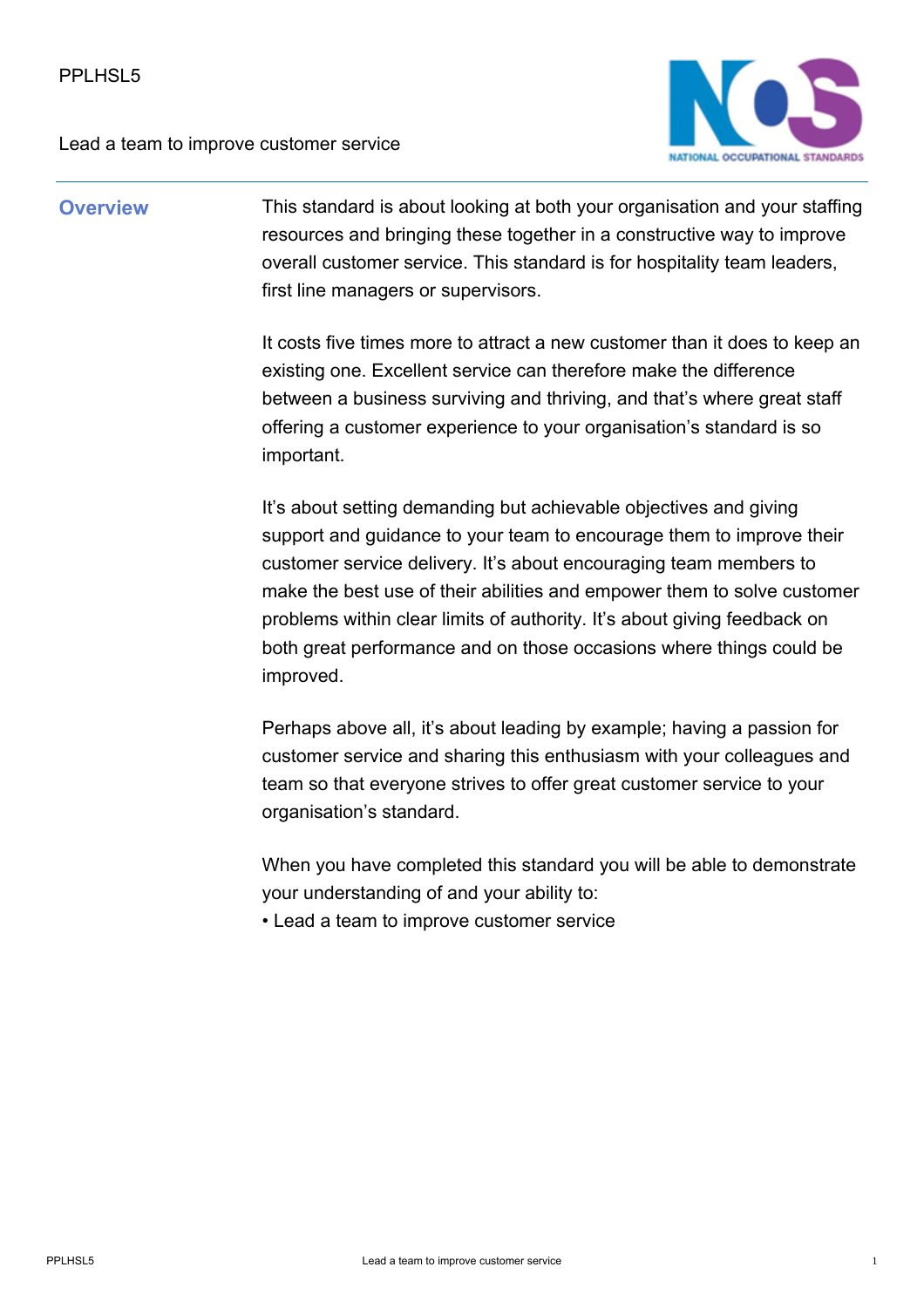

## **Performance criteria**

- You must be able to: 1. Treat team members with respect at all times
	- 2. Agree with team members their role in delivering effective customer service
	- 3. Involve team members in planning and organising their customer service work
	- Allocate work which takes full account of team members' customer service 4. skills and the objectives of the organisation
	- 5. Motivate team members to work together to raise their customer service performance
	- 6. Give team members support and direction when they need help
	- 7. Encourage team members to work together to improve customer service
	- 8. Check that team members understand what they have to do to improve their work with customers and why that is important
	- 9. Check with team members what support they feel they may need throughout this process
	- 10. Provide sensitive feedback to team members about their customer service performance
	- 11. Encourage team members to discuss their customer service performance
	- 12. Discuss sensitively with team members action they need to take to continue to improve their customer service performance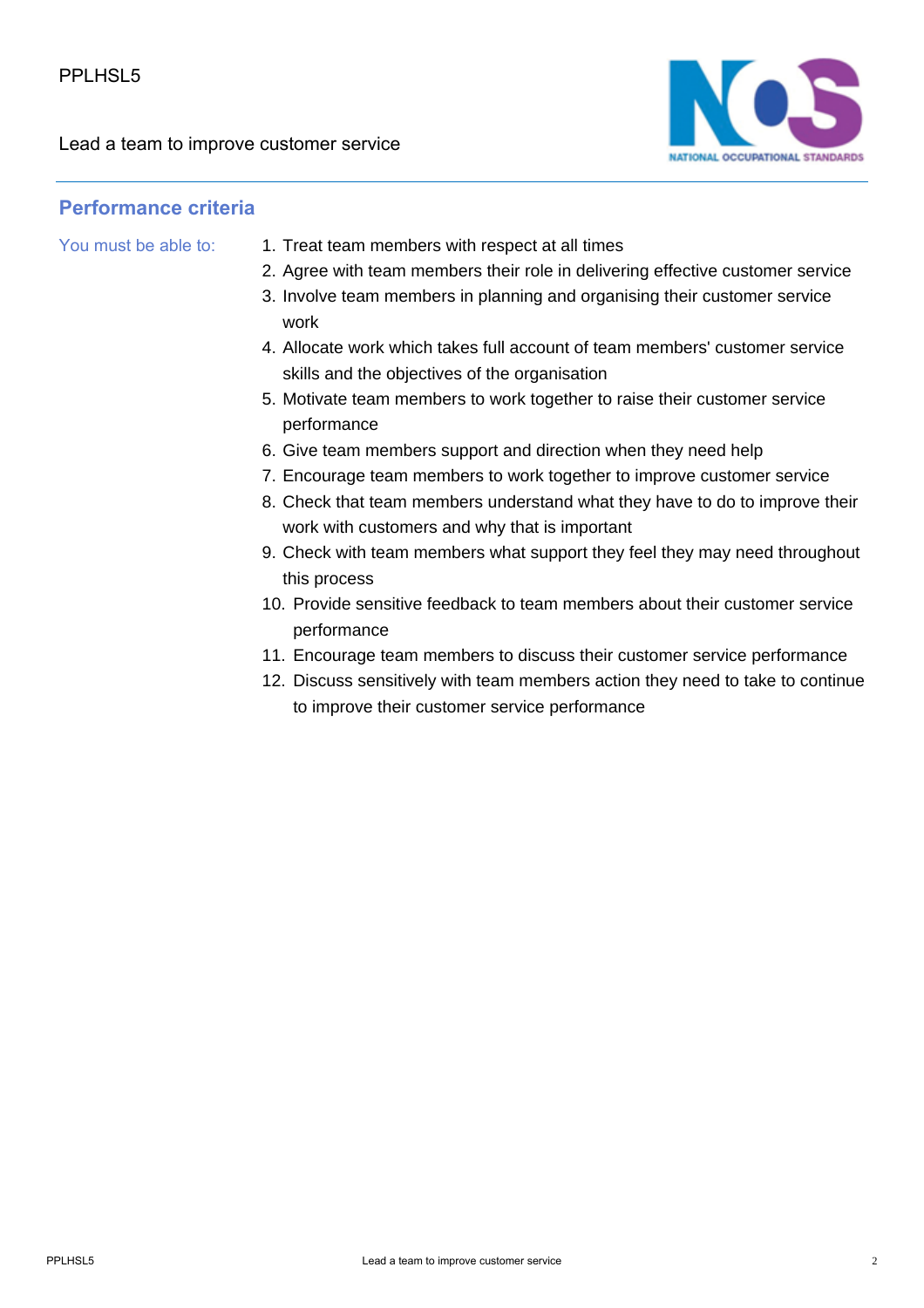

## **Knowledge and understanding**

You need to know and understand:

- 1. The roles and responsibilities of your team members and where they fit in with the overall structure of the organisation
- 2. How team and individual performance can affect the achievement of organisational objectives
- 3. The implications of failure to improve customer service for your team members and your organisation
- 4. How to plan work activities
- 5. How to present plans to others to gain understanding and commitment
- 6. How to facilitate meetings to encourage frank and open discussion
- 7. How to involve and motivate staff to encourage teamwork
- 8. How to recognise and deal sensitively with issues of underperformance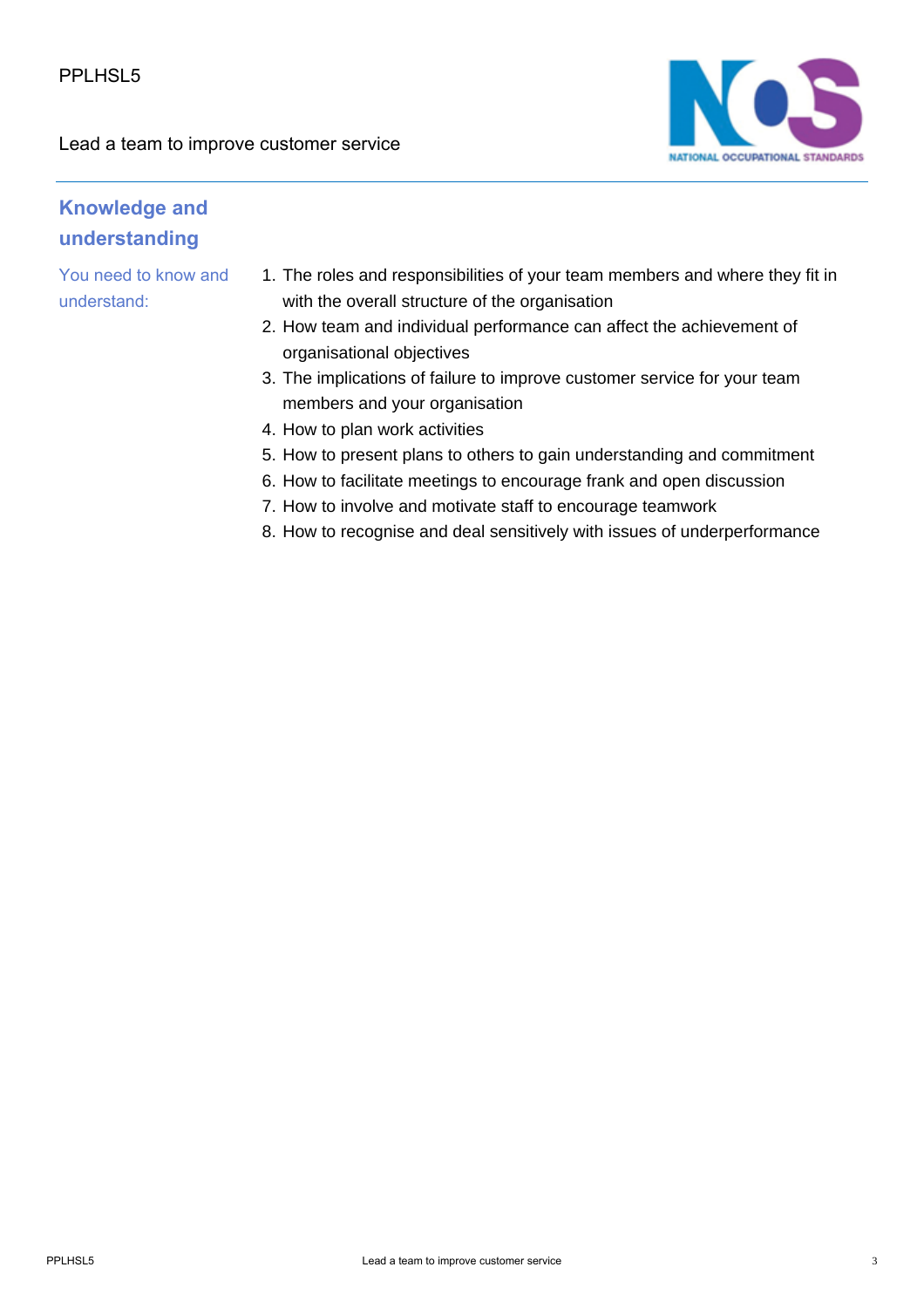

| <b>Behaviours</b>         | The following behaviours are provided as guidance to underpin                                                       |
|---------------------------|---------------------------------------------------------------------------------------------------------------------|
|                           | effective performance of a hospitality supervisor                                                                   |
|                           | 1. You show respect for the views and actions of others                                                             |
|                           | 2. You set demanding but achievable objectives for yourself and others                                              |
|                           | 3. You empower staff to solve customer problems within clear limits of<br>authority                                 |
|                           | 4. You encourage and support others to make best use of their abilities                                             |
|                           | 5. You constantly seek to improve performance                                                                       |
|                           | 6. You give feedback to others to help them improve their performance                                               |
|                           | 7. You work to develop an atmosphere of professionalism and mutual<br>support                                       |
| <b>Links to other NOS</b> | This standard is linked to all other standards in the Hospitality<br>Supervision and Leadership suite of standards. |